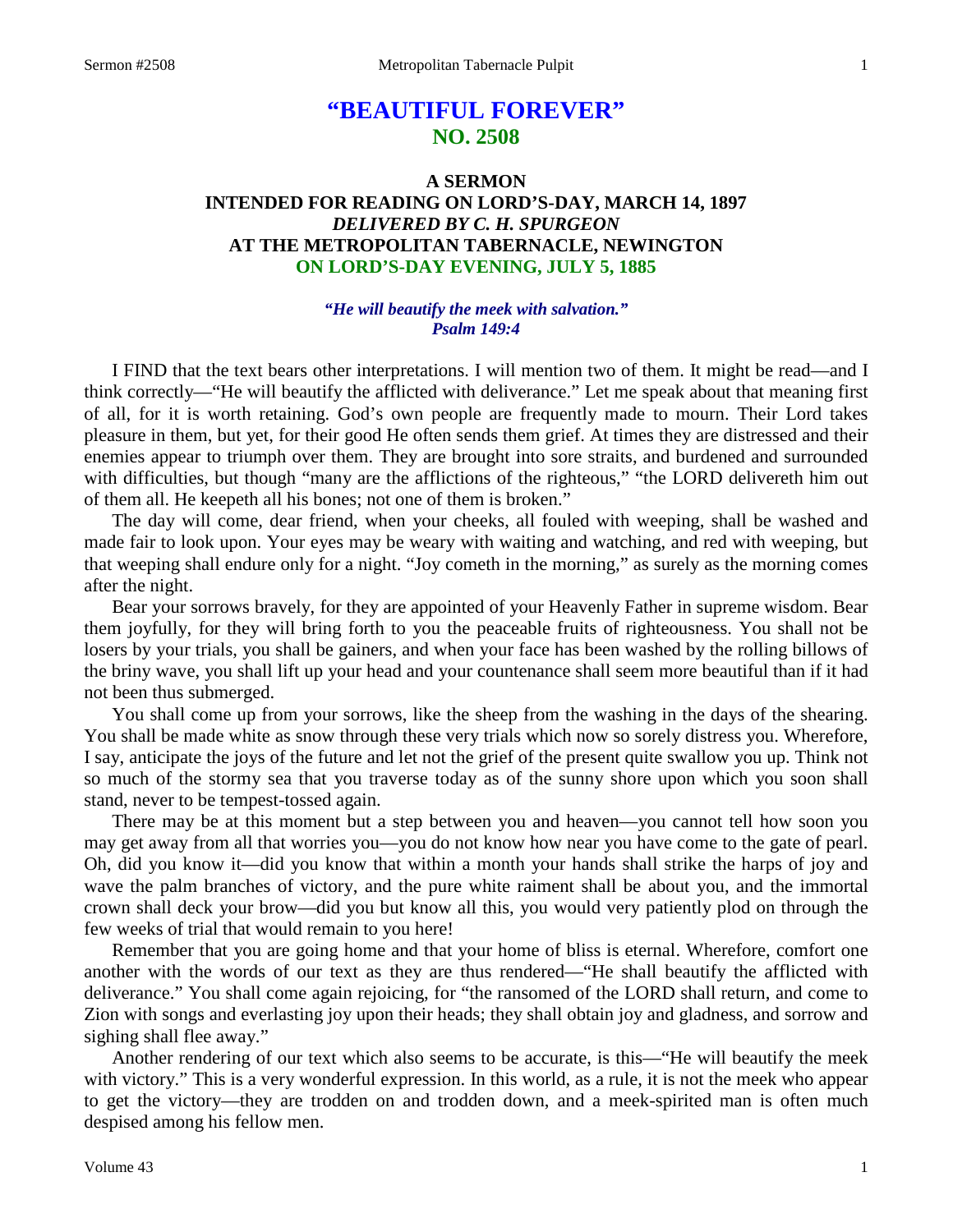Hence, when Moses writes of himself, "The man Moses was very meek," I do not see the least reason why he should not have written it, though many think it would have been impossible. But indeed, in that age and now also, it is not self-praise but rather self-humiliation to confess that you are meek. When a man is not willing to go to war when others clamor for it, when the sacred honor of this dignified country needs that we dip our spears in blood, it is with a sneer that a man is called "whitelivered and meek."

And if he, himself, were to say, "Yes, I am meek," there would be no pride in that confession, for the most of men would count that he was confessing to a weakness. Therefore I think that Moses might deliberately write, "The man Moses was very meek," for nobody would accord him any honor for such a declaration in that age and not very much, even, in this age, for men have not yet come to value meekness as God values it, but still look upon it as a kind of cowardice.

They like a man who goes about the world with his fist always doubled ready to knock down everybody who dares to think that the braggart is not the king of all his fellows. They admire the great hero who will not have anything said or done against his superlative dignity and although that pride is earthly, sensual, devilish, yet there are many who admire it, and when it goes by the name of "British pluck," then, probably, "a mean-spirited man" is the mildest appellation that they give to one who is really meek.

Now, the Lord, seeing that those who are truly meek would have to battle for it, and would be scouted, and even cast out by their fellows, has given them this gracious promise, that, "He will beautify the meek with victory." The victory of the man who gives a kiss for a blow is not the thing desired by most men today, but the Lord will beautify the meek with victory.

The turning of the cheek, instead of rendering rafting for railing, does not appear to give the promise of victory, but the promise is true, "He will beautify the meek with victory." In the day when our King's white horse shall be brought forth from its stable and the meekest of all men, clothed with a vesture dipped in blood, shall ride forth at the head of the heavenly armies, the meek of the earth shall follow Him on their white horses, too, for that shall be the true triumph which JEHOVAH the King of kings shall give to them at the last.

Inasmuch as they have little victory set to their account among their fellow men, they shall have it in that day when angels, and principalities, and powers shall look down with delight upon the conquest accorded to gentleness—and sing and clap their hands with holy exultation. Wherefore, beloved, bear and forbear, be gentle and lowly still, remembering this blessed promise, "He will beautify the meek with victory."

But now, taking the text as it stands in the Authorized Version, "He will beautify the meek with salvation," there is a pretty thought which comes to me out of the position of my text, "JEHOVAH taketh pleasure in his people: he will beautify the meek with salvation." You remember that Jacob had twelve sons and he had a measure of love to all his offspring, so "the LORD takes pleasure in his people."

But there was one among his children whom Jacob loved better than all the rest, and that was Joseph—and how did he show his love to Joseph? It was not in a fashion that you and I would follow, but according to the Oriental method it was the correct one. Because he loved him above the rest of his sons, he adorned him with a coat of many colors.

Now read the text in that sense, "He will beautify the meek with salvation." They shall have the coat of many colors, they shall be beautified with salvation, because, out of all the Lord's people, He takes most pleasure in those who are of a meek and quiet spirit. These are most like Jesus, and inasmuch as the Father delights best in the Well-beloved, He delights also in those who are most like Him. He sees in them the image of the Only-Begotten and He takes special pleasure in them, and beautifies them with salvation.

I shall try to speak, first, concerning the *character to be aimed at*, that is, meekness. Secondly, of the *favor to be enjoyed—*"He will beautify the meek with salvation." And thirdly, if we have time, we shall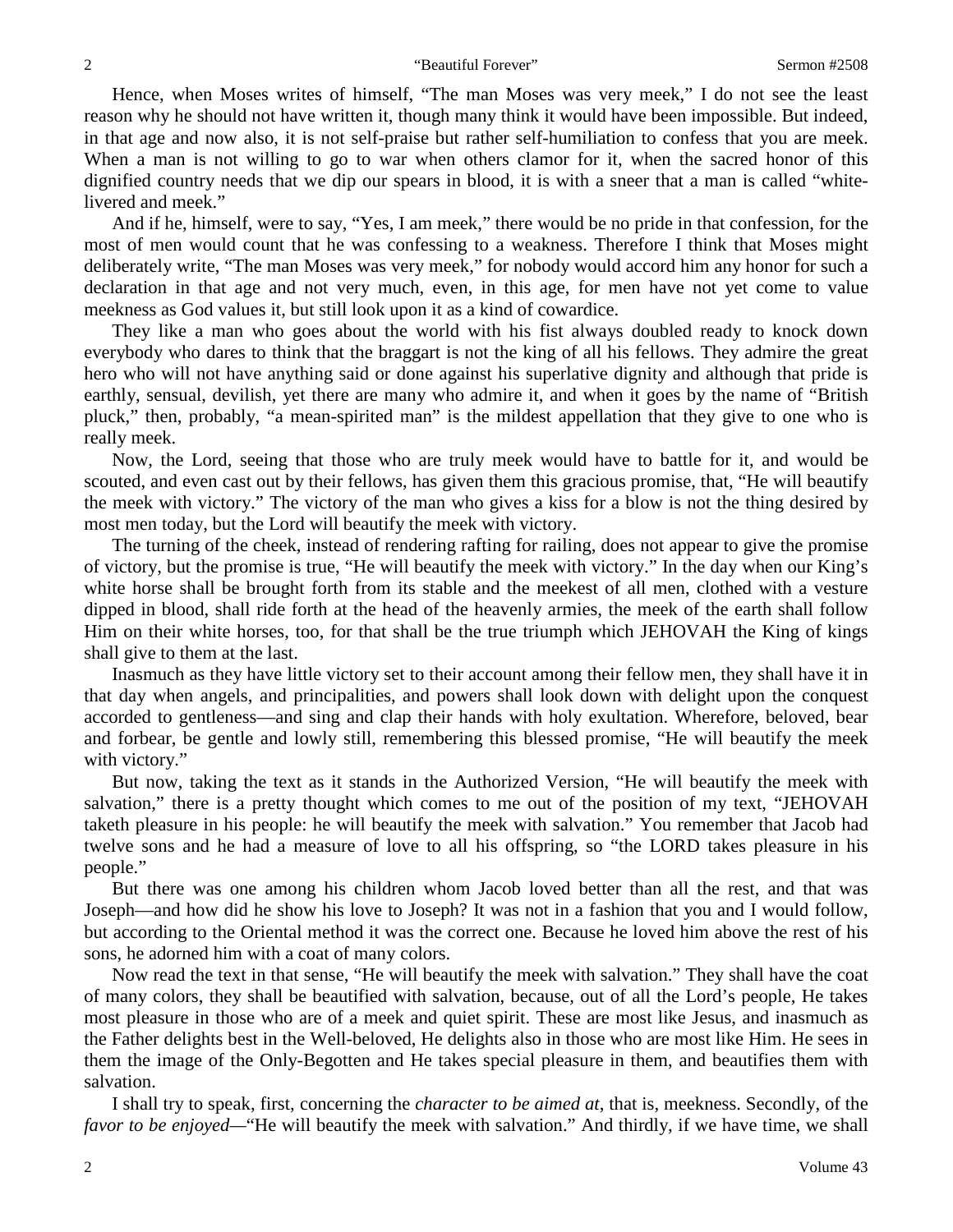**I.** First, then, let us think of THE CHARACTER TO BE AIMED AT. Who are these meek people? Who are those whom God will beautify with salvation?

I am afraid we are not all meek, perhaps not all who are God's people have yet learned to be meek and lowly. But this is what they all ought to be and therefore let us hold up the perfect law of the Lord to you that you may look into it, until by looking in it you shall be transformed into the image you desire to reach.

What is this meekness? I should say, first, with respect to our relation towards God, meekness means *entire submission to the divine will*. The meek, whom God will beautify with salvation, are a people who do not quarrel with God. They have left off that pernicious habit. They do not find fault with God's teaching. What they read in God's Word they are willing to believe without asking any questions. They see there much that is mysterious, but if God conceals the meaning of it, they believe that it is to His glory to have it concealed, and they do not attempt to pry within the veil.

There is much in God's Word that is difficult—they are not sorry for that, for there is so much more room for the exercise of their faith. They do not expect to be as God—he who could fully understand God must be himself a god. These meek people are satisfied to be the children of God. And as the children of a man do not expect to understand all that their father says, but are willing to believe very much which they cannot comprehend, so is it with the children of God who are meek and teachable. They open their hearts for the Lord to write His truth thereon and they do not say, "We cannot receive this," or, "We cannot accept that." It is written, "All thy children shall be taught of the LORD," and it is so in a very special sense with God's meek children—they submit themselves to His teaching.

They submit themselves to God's chastening as well as to His teaching. If He scourges them, that scourging is no more pleasant to them than it is to others, but they do not resist the rod, but ask that it may be sanctified to them and they prepare themselves to endure all the will of God. There are some nominally Christian people who quarrel a great deal with God—some who have lost friends and they have never forgiven the Lord for taking them away—some who have become poor and they have a standing grudge against the Most High because He has dealt with them as He has done.

This kind of conduct brings no good to anybody and it often causes increased suffering. The more the ox kicks against the goad, the deeper is the sharp point driven into its flesh. Our sorrows are multiplied tenfold by our rebellions. If we were not only resigned, but actually acquiescent to the divine will, we should not smart nearly as much as we do. This, then, I take it, is part of what it is to be meek to be perfectly submissive to divine teaching and to divine chastening.

If a man is truly meek, he yields himself up to all the influences of the Spirit of God. You know that, if you see a cork out in the river, if there be but a tiny ripple, it moves. If there is only a breath of wind, it goes up and down at once. But if some great ship is lying there, it does not stir, it keeps quite still. I daresay you think, "I want to be just as responsive to the divine will as that cork upon the surface of the stream is to every movement of the water. I wish to be as the feather that is wafted by the breath of God whichever way He pleases. Oh, that He did but will anything, and that I did it at once! Oh, that He did but speak, ay, oh, that before He spoke, I might catch the very glance of His eye and do what He desires!"

His promise is, "I will guide thee with mine eye," and He says, "Be ye not as the horse, or as the mule, which have no understanding; whose mouth must be held in with bit and bridle, lest they come near unto thee." Oh, to be so meek as to feel at once the motion of the Spirit of God upon the soul—and to yield oneself to it, as the plastic clay that can be molded into any shape by the potter's fingers! The Lord make us such—for these are the people whom He will beautify with His salvation!

I have spoken of meekness towards God, but those who are truly meek are also *gentle towards their fellow men*. I wish that all Christians had this character and that they might not be rough, overbearing, proud, and intimidating as some are. There are some who seem to think that nobody would esteem them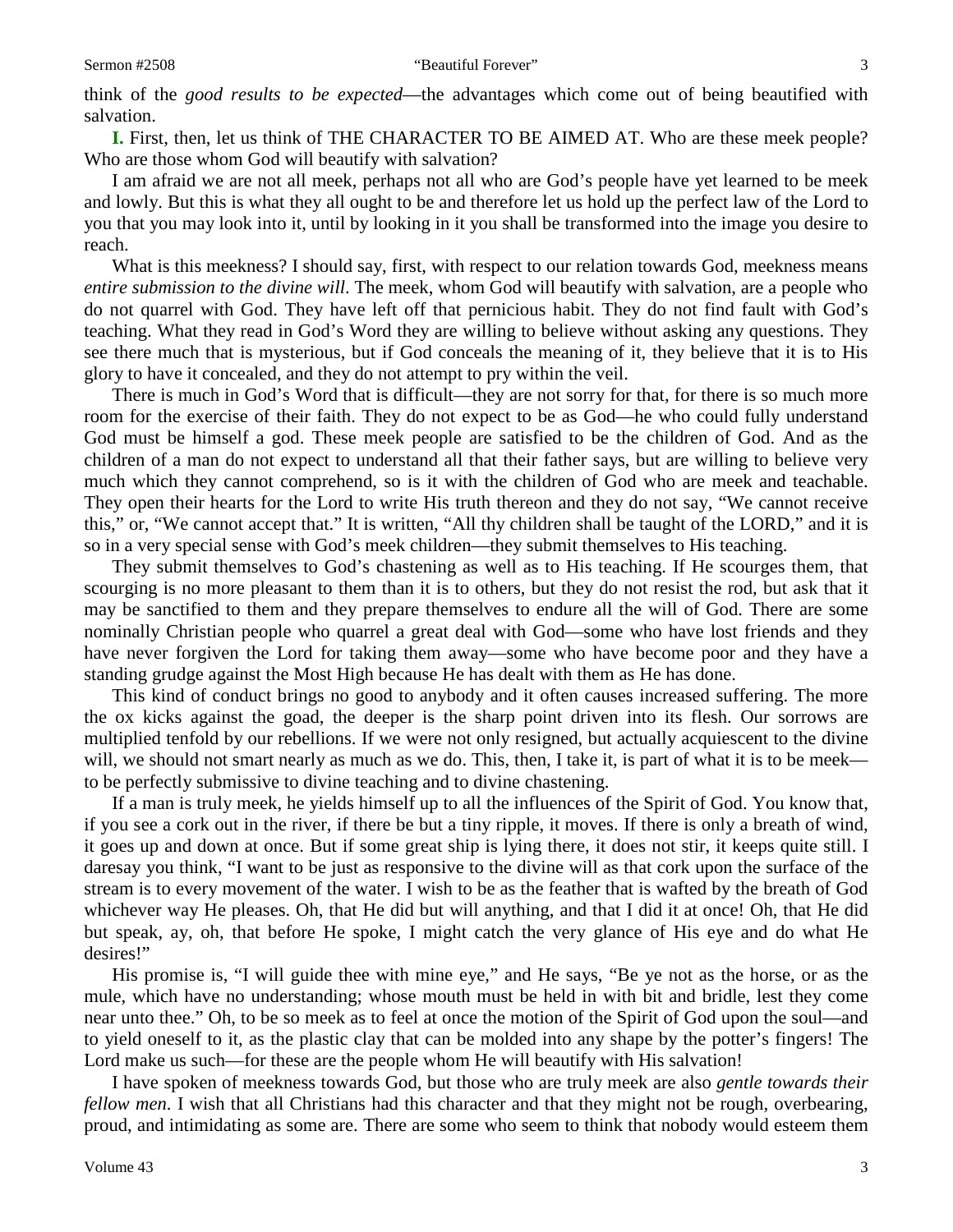if they did not kick everybody as they went along. They seem to fancy that all other people as well as themselves are made of iron and that their power will not be known unless they dash themselves against all who come near them.

But it should not be so among the children of God. Oh, that we might learn that holy courtesy which is one of the true marks of a Christian! Oh, that we might have a tender regard for other people's feelings, because we have a fellow-feeling with them, and that we might pass through the world, not anxious to be noticed, but rather to be unnoticed, not desirous to be great, but willing to be little, eager rather to wash the saints' feet than to have them crown our heads, desirous not so much to be ministered unto as to minister, for true greatness lies in the sacrifice of self for the good of others!

Remember how our Lord said to His disciples, "Whosoever will be chief among you let him be your servant"? This is always the rule in the church of Christ—God makes it to be so, though it seems not according to the usual bent of human nature. The Lord takes great delight in those who are of such a meek, and quiet, and humble, and lowly disposition.

These meek people bear, and forbear, and forgive, even though they have just cause for resentment. For a man to be good-tempered when he is never provoked is no great credit to him. It has been said that the devil himself is good-tempered when he is pleased—and I daresay he is. But for a man who is much provoked, for one who is foully slandered, for one who wishes to do good, but who is misrepresented in all that he does—for such a man to still feel, "It really does not matter. I shall not take any notice of it. I wish I had not even observed it. It is for me to be just as kind as ever I was to those who are most ungrateful—in fact, to heap coals of fire upon the head of him who does me injury, and to do the more good to those from whom I receive the most ill"—this is the way to go through the world feeling that you will not take offense at anything that people say or do. It takes two to make a quarrel and if I will not quarrel with you, then you cannot quarrel with me. Blessed are these peacemakers who keep the peace themselves by readily forgiving the wrong done to them by others.

They also are meek who can continue to love with much perseverance. To love the unlovely—this is the love which the Spirit of God works in our hearts. To love those who are not only unlovely, but actually unloving, and who return evil for our good and cursing for our blessing—this is to be indeed a child of God.

Now, my brethren, I have shown you who the meek are towards God, and towards men. Will you judge whether you deserve that title? Such people are also *lowly in themselves*. "Oh!" says one, "I will try to be meek." No, my friend, do not try to be meek, because he who *is* meek is meek without trying. I do not know anything that is more nauseous than the attempt some people make to be very amiable. Their pride pokes out at every corner and though they try to be very gentle, there is no real gentleness in them, and consequently, it cannot come out of them.

Dear friend, will you learn this lesson? You are a poor sinner—therefore, be thou meek. You may well forgive others, for you have good cause to ask others to forgive you. You may well be patient with those who provoke you, for you have often provoked your God, yet He has been wondrously patient with you. You may well put up with affronts from your fellows, for who are you, after all? If you have a right idea of yourself, you are so little and so inconsiderable, that whoever affronts you, affronts a mere nobody—so it does not matter. Whoever treads on you does but tread upon the dust, for you are dust so who shall blame him?

"You are setting us hard lessons," says one. I know that I am. And unless the Lord shall teach you, you will never learn them. It takes a long time to put out the fierce fires of pride—and when you think you have really become meek and lowly in heart, it is sadly surprising how, with a little breath, the ashes begin to glow—and soon the old fires are burning up again.

Some people say, "You know, it is a natural pride," as if its being a natural pride made it any the better. Oh, that God would tread out the last spark of it, so that we might obey that blessed command of our Lord, "Take my yoke upon you and learn of me; for I am meek and lowly in heart: and ye shall find rest unto your souls."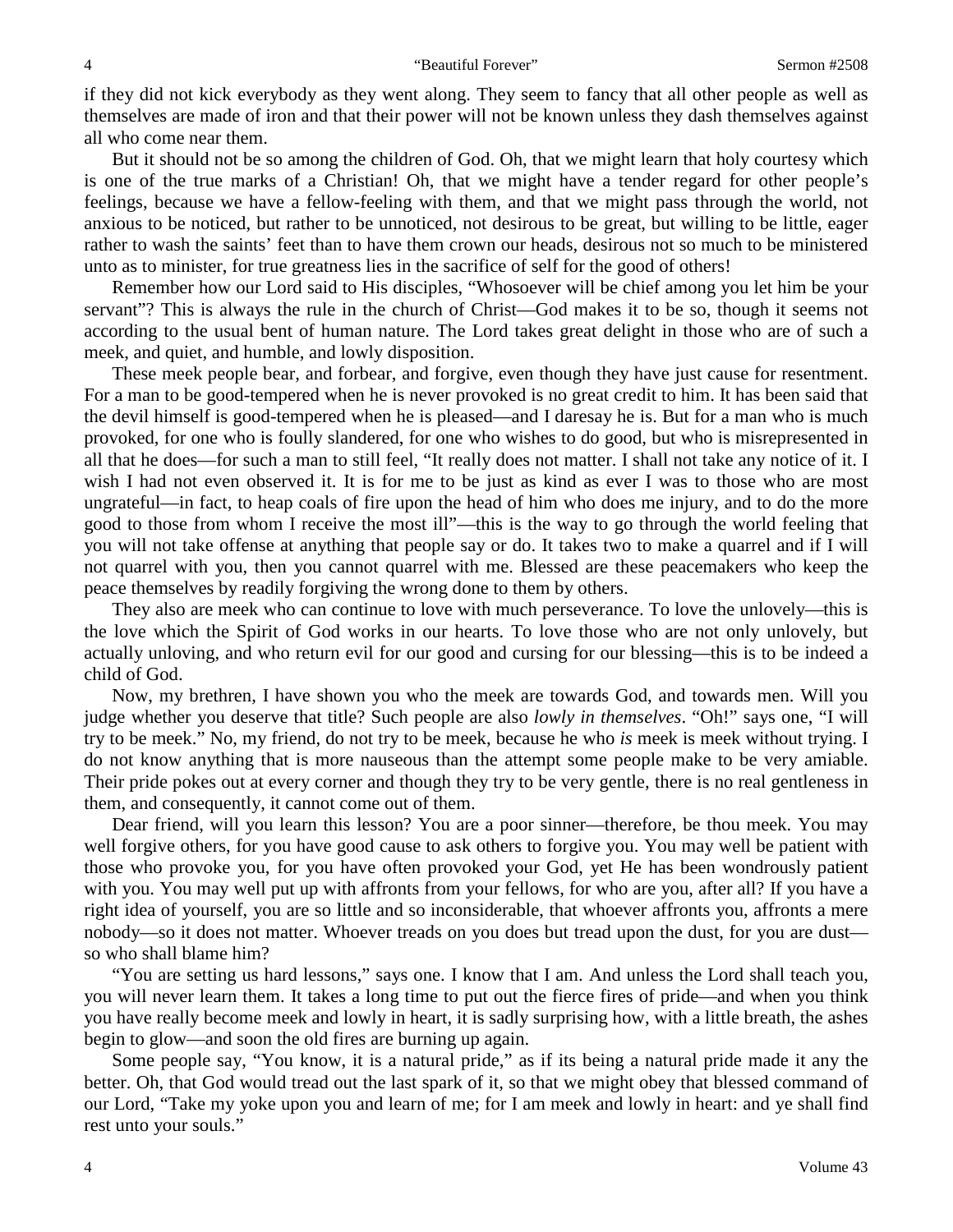**II.** Having described the truly meek people, now let us consider, in the second place, THE FAVOR TO BE ENJOYED BY THEM. God says that "He will beautify the meek with salvation."

It is a circumstance worthy of your notice that there are mentioned in Scripture three men whose faces shone. I do not recollect more than three. The first was Moses, the man who was very meek, and you remember how it is recorded that his face shone so that he had to put a veil over it. God had beautified that meek man.

Another of the meek ones was Stephen, whose dying prayer for his murderers proves how meek and forgiving he was. It is written of him that when he was accused before the council, they "saw his face as it had been the face of an angel." This was the second meek man. And the third was—but you long ago anticipated me—and wondered that I did not mention Him first. Not only did His face shine, but His whole person shone and His garments were whiter than any fuller could make them—that was our blessed Lord, who could truly say, "I am meek and lowly in heart."

See, then, how God puts the beauty of His own brightness upon meek men. Not upon great men, not upon those who profess to be great, not upon hectoring and hard-hearted men. I do not think that even Elias, great as he was, ever had that beauty upon him. And John the Baptist, though the greatest in the former dispensation, had not that beauty upon him.

There is a certain sublimity of roughness about the two Elijahs, but the meek have the beauty of the Lord our God upon them. That very softness and what some men think the weakness of their character, is the background upon which God throws His brightness, so that they become beautiful in His sight. "He will beautify the meek with salvation."

What is this beauty that God puts upon the meek? O dear friends, there are some of you who would like to be beautiful—"beautiful forever," I have no doubt. There have been silly women who have been trapped with those words as an advertisement—but my advertisement is a true one. Here is the way to be beautiful forever—"He will beautify the meek with salvation."

The Lord beautifies the meek, I think, in this way—He puts into them a *peace of mind* which fiery spirits never have—and which quick spirits do not know. They are not easily ruffled or disturbed. They have, as others have, much to annoy them, but they are so put into Christ that they cannot be put out. They are rendered so deeply calm, so solidly patient by the indwelling of the Spirit of God, that they bear without seeming to bear—and that which would crush another seems to have no weight with them. The deep peace of mind of a truly meek Christian is, I think, a very beautiful thing.

Over and above that, these meek people have a *delightful contentment*. Whatever happens to them, they accept it as God's will. "Good day!" said one, and the other said, "Sir, I never had a day that was not good, for God arranges all." "Oh!" said the first speaker, "but it is good weather today." "Ah!" was the reply, "but whatever weather comes, to me it is good, for God sends it and I am happy, let it be what it may."

When self rules, you are never pleased. It is too hot for some of you today, is it not? Not many months ago, it was too cold. When it rains, though it is raining bread from heaven for millions of people, you cry out in a fret, "What a pity it is such a wet day!" And when the sun shines, you would like to be delivered from the burning heat, though that heat is ripening the corn for man and the grass for the cattle.

He that will not be pleased with God is never pleased with himself. But he that is of a meek and quiet spirit goes through the world feeling that all is right, whatever comes, and he continues to praise and bless the Lord. I have known some Christians of this sort—I wish I could say that I knew more.

There was a dear man of God, an elder of this church, who, when he came to me one Lord's-day morning, when I was half-choked with a horrible November fog, said cheerfully, "Dear Pastor, may we have a happy Sabbath today! It is foggy outside—may it be all bright within! I hope the Lord will strengthen you to be full of holy courage, because some people may feel dull through the bad weather. At any rate, let us rejoice and be glad in our God." I have some such friends around me now, thank God, but may we have many more!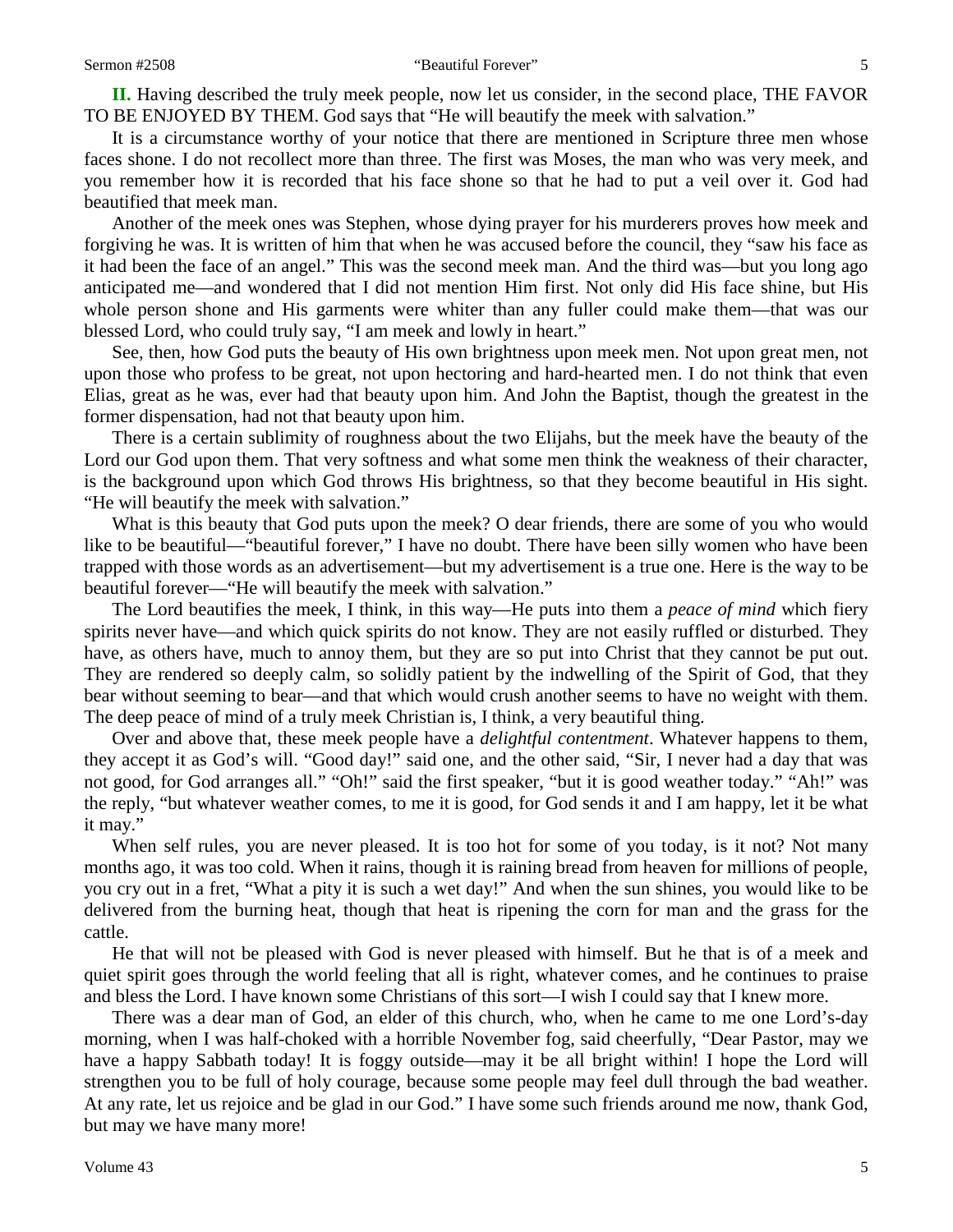Sometimes, God puts upon the meek the beauty of *great joy*, as if the light of heaven shone right through them. The light that God has kindled in their hearts shines through their faces and you can see that they are among the happiest of men, because God has beautified them with salvation.

Then He puts upon these meek people a beauty of *holy character*. I daresay you know some persons of this sort, as I rejoice to say that I do. I always feel that it is a great honor to be in their company. They are not very famous people, or very clever people—they will never do very much which the world will notice and put in the papers—but when I get near them, I seem to be like a ship that has entered the harbor, or that has come under a huge bluff where it is sheltering from the wind that is blowing out at sea. They are so good and so gracious that it is a blessing to be with them.

I was with such a one this week and I looked up to the truly grand old man with the utmost reverence as he spoke of what God had done for his soul in foreign lands, and of how the Lord had helped him to bear hardship and trial for Christ's sake. I experienced a great delight as I listened to his holy words and felt the unction that rested upon him.

Dear sister or brother, God can make *you* just such a saint as that. He can make you to be full of holiness, so that everybody who comes near you will see that there is a divine beauty upon you. That is poor beauty which consists merely in bright eyes and rosy cheeks, or in the fair whiteness of the lily that will fade like the lily or like the rose. But that beauty which God puts upon us by the grace that shines from within—the beauty of holiness such as there was upon Christ—this we ought to cultivate, praying to God to fulfill in us the promise of the text and to beautify us with His salvation.

As men and women, who are what they ought to be in Christ, grow old, their temper mellows and *their whole spirit ripens*. There are some godly matrons and some venerable men whose words are most weighty and wise—you cannot hear them speak without recollecting their very tones, for there is a long and deep experience at the back of their testimony.

When I listened to George Mueller, some years ago, I do not think there was very much in what he said if I took the words apart from himself. But then it was George Mueller who said it, with that holy blessed life of faith at the back of every word—I was like a child, sitting at a tutor's feet, to learn of him. I pray God to make you, my brethren and sisters, men and women of that sort.

May He not only save you, but beautify you with salvation. May He not only make you penitent, but make you meek. Not only take you to heaven, but bring heaven down to you, and pour it into your soul that you may begin to enjoy the bliss of heaven even while you are here below!

**III.** So I come to my last point, which is, THE GOOD RESULTS TO BE EXPECTED—the advantages which come out of being beautified with salvation. If you and I, by God's grace and the power of His Spirit, become truly meek and are beautified with His salvation, this will be the result of it all.

First, *God will be glorified*. God was not glorified by you, brother, when you made that fiery speech the other night. You were very zealous, I know, but you used some very queer language and God was not glorified by it. Sometimes, in a dispute, a person who does not know anything about the quarrel can tell which of the two is right by seeing which one controls his temper the better.

Use hard arguments, brother, hard arguments but soft words*.* And if you can get the two together, you will win the victory. If we are not meek, we do not adorn the doctrine of God our Savior in all things. But if we are meek, then God is glorified.

Further than that, by our meekness *Christ is manifested*. When a man can bear provocation and does not utter an angry word, then those who are round about say within themselves, "That is the spirit of Christ." They cannot see Christ Himself, for He has gone into the glory, but when they see the meek believer, they say, one to another, "Surely that must be something like what Christ was when He was here below." God grant that you, dear friends, may be living photographs of your divine Lord!

I feel sure, too, that this meekness *makes a Christian attractive*. Your high and mighty man is not wanted in any company. Here is one who is wonderfully good in his own estimation—he is so holy that he cannot mix with his fellow men. You feel, when he comes into the room, "Here comes the perfect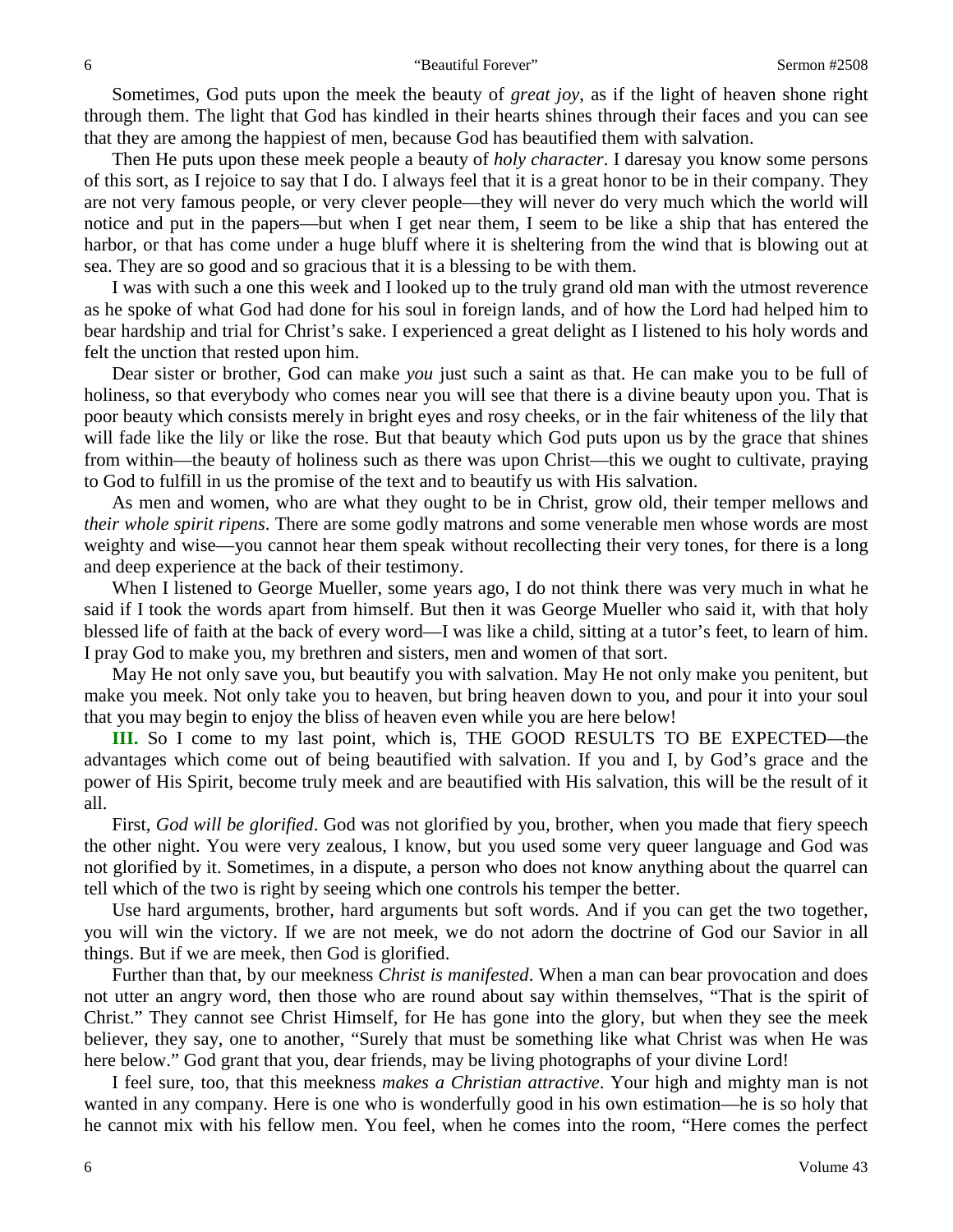#### Sermon #2508 **Sermon #2508** "Beautiful Forever" 7

man—let us get out of the way. He is so superlatively good that he will make some of us feel very bad before long, for we do not like holiness set in that kind of frame."

I know some people who seem as if they meant to make religion as objectionable as ever they could—and as if they had attained to a high degree of Christianity when they had made everybody dislike them—but it should not be so. O brothers and sisters, we must be meek and be beautified with salvation, for then we shall be able to attract others to Christ!

If we want to draw them to Him, we must let them see how sweetly blessed is the Christian life and how a man can be sternly upright and yet at the same time be blessedly cheerful. How he can be dead against sin and yet full of holy love to the sinner—how he would not, to save his life, budge an inch from that which is right and true, and yet would give his life away if by blessing another he might bring glory to the Lord Jesus Christ. The Lord beautify us thus with salvation and great good will come of it!

May the Lord grant to some of you, who are not meek, but the very reverse, that you may come under the touch of His renewing Spirit and be born again! Then will you be capable of becoming truly meek—and then will God beautify you with His salvation through Jesus Christ our Lord. Amen.

# **EXPOSITIONS BY C. H. SURGEON**

### *PSALM 149 AND MATTHEW 5:1-12*

#### **Psalm 149:1.** *Praise ye the LORD.*

This is a Hallelujah Psalm. It begins with, "Praise ye the LORD," and finishes in the same way. It is a complete circle of praise. The long streams of the Psalms end in glorious cascades of hallelujahs. One after another these jubilant notes roll out, as in Handel's magnificent Hallelujah Chorus.

**1.** *Sing unto the LORD a new song, and his praise in the congregation of saints.* 

There was an old song previous to this new one—in the  $148<sup>th</sup>$  Psalm—the Psalm for sun and moon and stars, for deeps and dragons, for old men and maidens, and so on. But this is a Psalm for saints, so it is "a new song" for the new creation. Therefore, let all the new creatures of God sing it from their hearts.

#### **2.** *Let Israel rejoice in him that made him:*

This is the best and highest form of creation—the making, not only of men, but of men of God, the making of Israels, the making of prevailing princes.

**2.** *Let the children of Zion be joyful in their King.* 

Let them rejoice that their Maker reigns, that He rules over them, and that He rules over all things— "Let the children of Zion be joyful in their King."

**3.** *Let them praise his name in the dance: let them sing praises unto him with the timbrel and harp.*

That is, let them repeat the joy of Israel at the Red Sea, when Miriam "took a timbrel in her hand, and all the women went out after her with timbrels and with dances; and Miriam answered them, Sing ye to the Lord, for he hath triumphed gloriously." So, O you children of God, let the praises of your God and King ring out as with the music of the timbrel and harp.

**4.** *For the LORD taketh pleasure in his people:*

Then, should not they take pleasure in Him? If He looks upon them with divine delight, should not they look up to Him with adoring gratitude? What is there in us to give Him any pleasure? But if His delights are with the sons of men, surely the sons of men should have their delights in Him—"For the LORD taketh pleasure in his people."

**4-5.** *He will beautify the meek with salvation. Let the saints be joyful in glory:*

Let them glory in God and be joyful in Him. Let their spirits seem to rise even beyond grace up to the anticipation of glory—"Let the saints be joyful in glory."

**5.** *Let them sing aloud upon their beds.* 

If they be sick, or if they lie awake at night, or if they have enjoyed sweet rest, let them not fail to praise God for it—"Let them sing aloud upon their beds."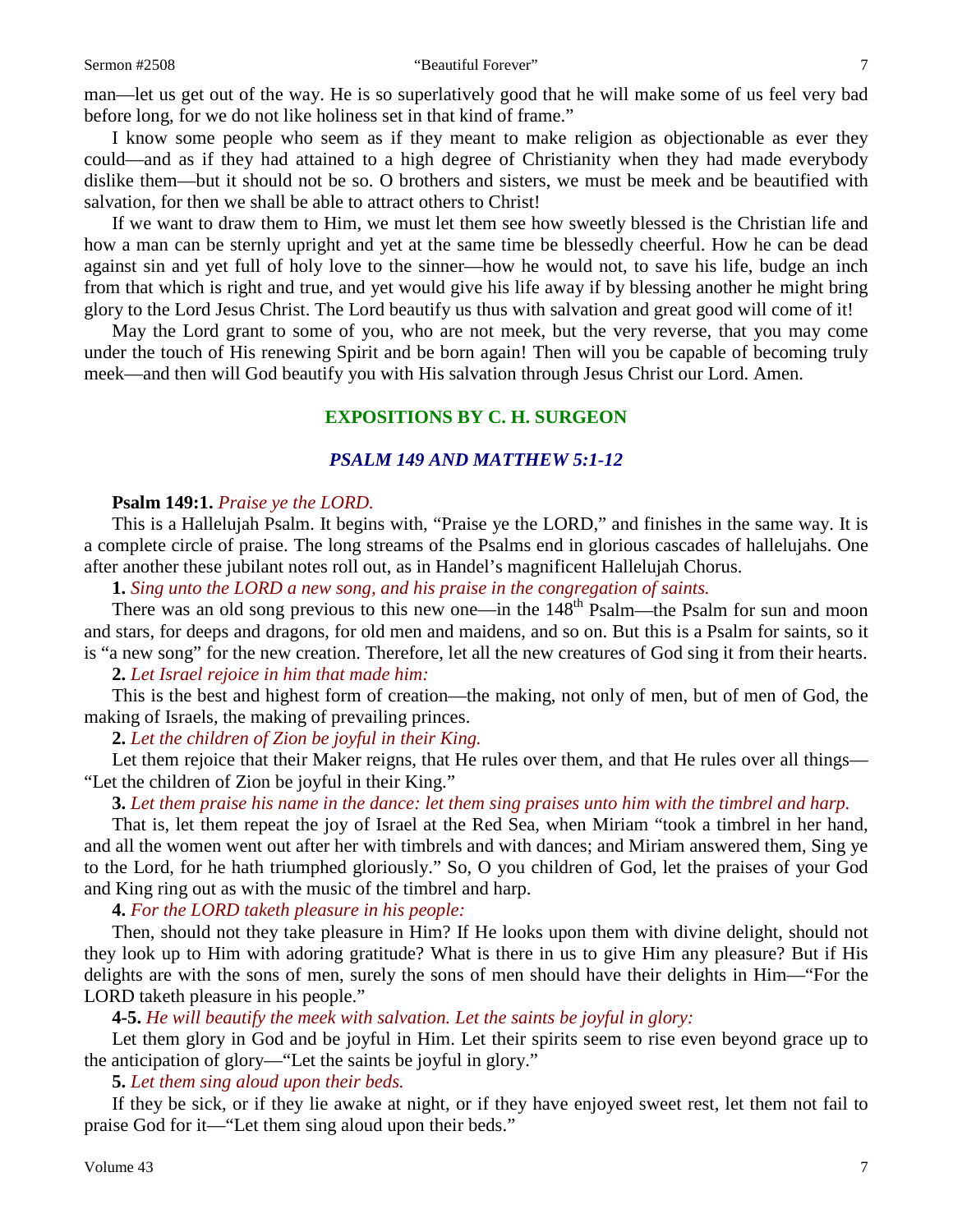#### **6.** *Let the high praises of God be in their mouth, and a two-edged sword in their hand;*

But let it be a spiritual sword, that two-edged sword of God's Word which will cut through coats of mail. And as they wield it, let them ever rest satisfied that victory shall surely be theirs. One of the poetical versions of this Psalm rightly renders this verse,—

> *"Ye saints of the Lord; as round Him ye stand, His two-edged sword, His Word, in your hand, To sound His high praises your voices employ! To victory He raises, and crowns you with joy."*

### **7.** *To execute vengeance upon the heathen, and punishments upon the people;*

So they had to do in those old times. But we, happily, have not to do so now, except it be in a spiritual sense that, with the sword of God's Word we are to cut down the idols of the heathen and subdue the nations to our King.

### **8.** *To bind their kings with chains, and their nobles with fetters of iron;*

Reading the passage in a Gospel sense, we lead men captives in the bonds of love that are stronger than fetters of iron. O soldiers of Christ, army of the living God, this is the battle you have to fight—be this your victory, too!

**9.** *To execute upon them the judgment written: this honour have all his saints. Praise ye the LORD.* So the Psalm ends upon its keynote—"Hallelujah." "Praise ye the LORD."

Now let us turn to the fifth chapter of the Gospel according to Matthew and see what we have to rejoice in there.

**Matthew 5:1.** *And seeing the multitudes, he went up into a mountain: and when he was set, his disciples came unto him:*

You notice that the Preacher sat down and that His disciples stood around Him. If you find it somewhat warm and trying tonight, remember that you have the best of it, for you sit while the speaker stands. Concerning our Lord, we read, "When he was set, his disciples came unto him:"—

**2.** *And he opened his mouth, and taught them, saying,—*

Perhaps someone says, "He could not have taught them without opening His mouth." I have found that a great many try to teach without opening their mouths, but the earnest preacher speaks with all his might. So did Jesus in the open air on the mountain side—"He opened his mouth and taught them." Such grand things as He had to say ought to come from open portals, so He mumbled not, but "opened his mouth, and taught them, saying,"

### **3.** *Blessed are the poor in spirit: for their's is the kingdom of heaven.*

"Blessed." See how Jesus begins His Sermon on the Mount? He begins with benedictions. He is a cloud that is full of rain and that empties itself upon the earth. The moment you begin to know Christ, you begin to have blessings. And the more you know of Him, the more blessed you will be.

"Blessed are the poor in spirit." Not those who boast themselves of spiritual riches and personal goodness, but the lowly, the meek, the trembling, the humble, the poor in spirit, "for their's is the kingdom of heaven."

**4.** *Blessed are they that mourn: for they shall be comforted.* 

Let them now be comforted in the prospect of future comfort. There are no mourning hearts that mourn over sin, and mourn after God, that shall be deserted by their God—"they shall be comforted."

**5.** *Blessed are the meek: for they shall inherit the earth.* 

They do in the truest sense enjoy even this life—their contented spirit makes them monarchs. The great man, with all his wealth, is often uneasy with a craving ambition for more, but the quiet spirits of